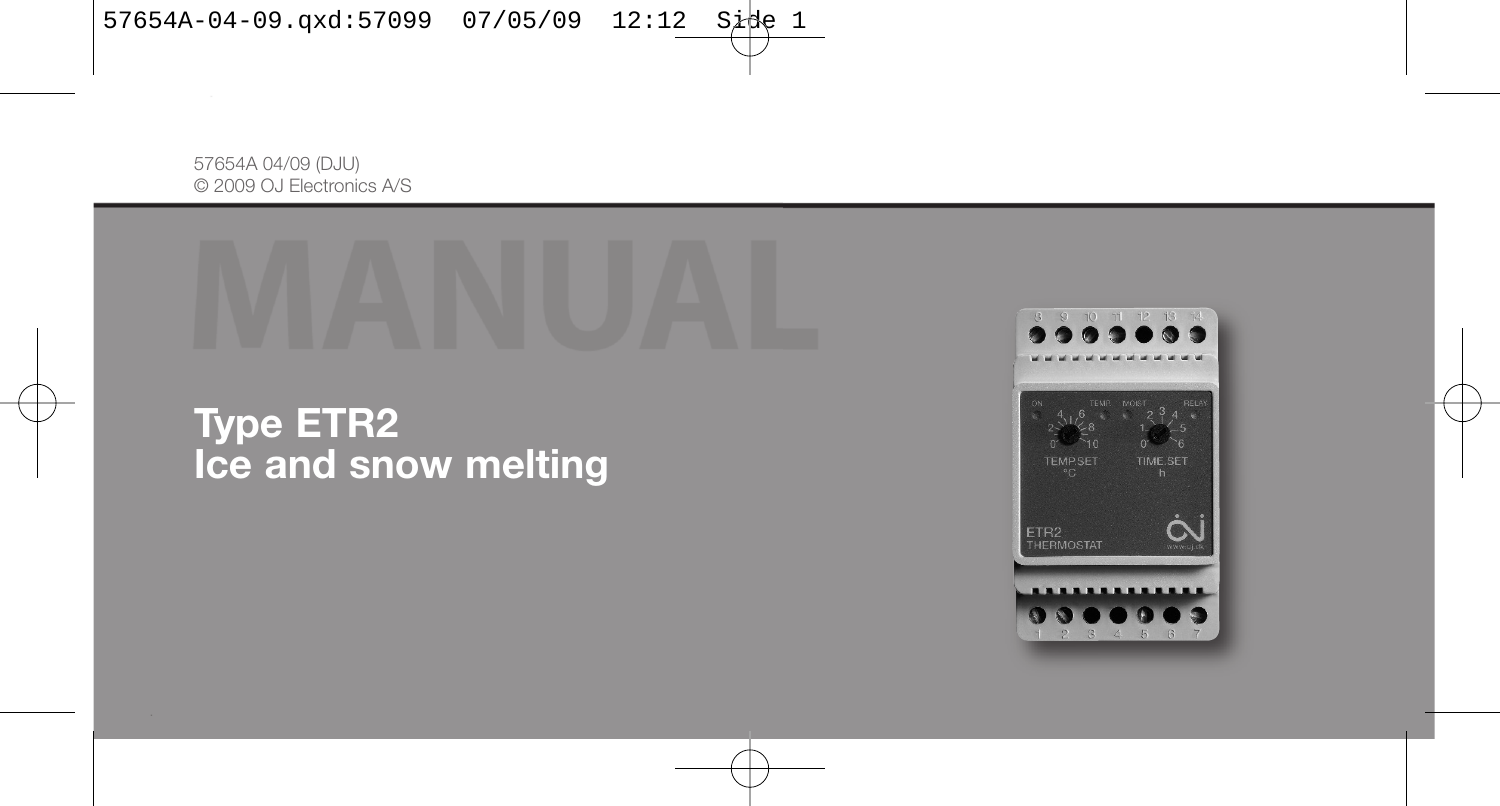2

# **INDEX**

| English page 3    |  |  |  |  |  |  |  |  |  |
|-------------------|--|--|--|--|--|--|--|--|--|
| Deutsch. page 7   |  |  |  |  |  |  |  |  |  |
| Français. page 11 |  |  |  |  |  |  |  |  |  |
| Polish. page 15   |  |  |  |  |  |  |  |  |  |
| Russian page 19   |  |  |  |  |  |  |  |  |  |

© 2009 OJ Electronics A/S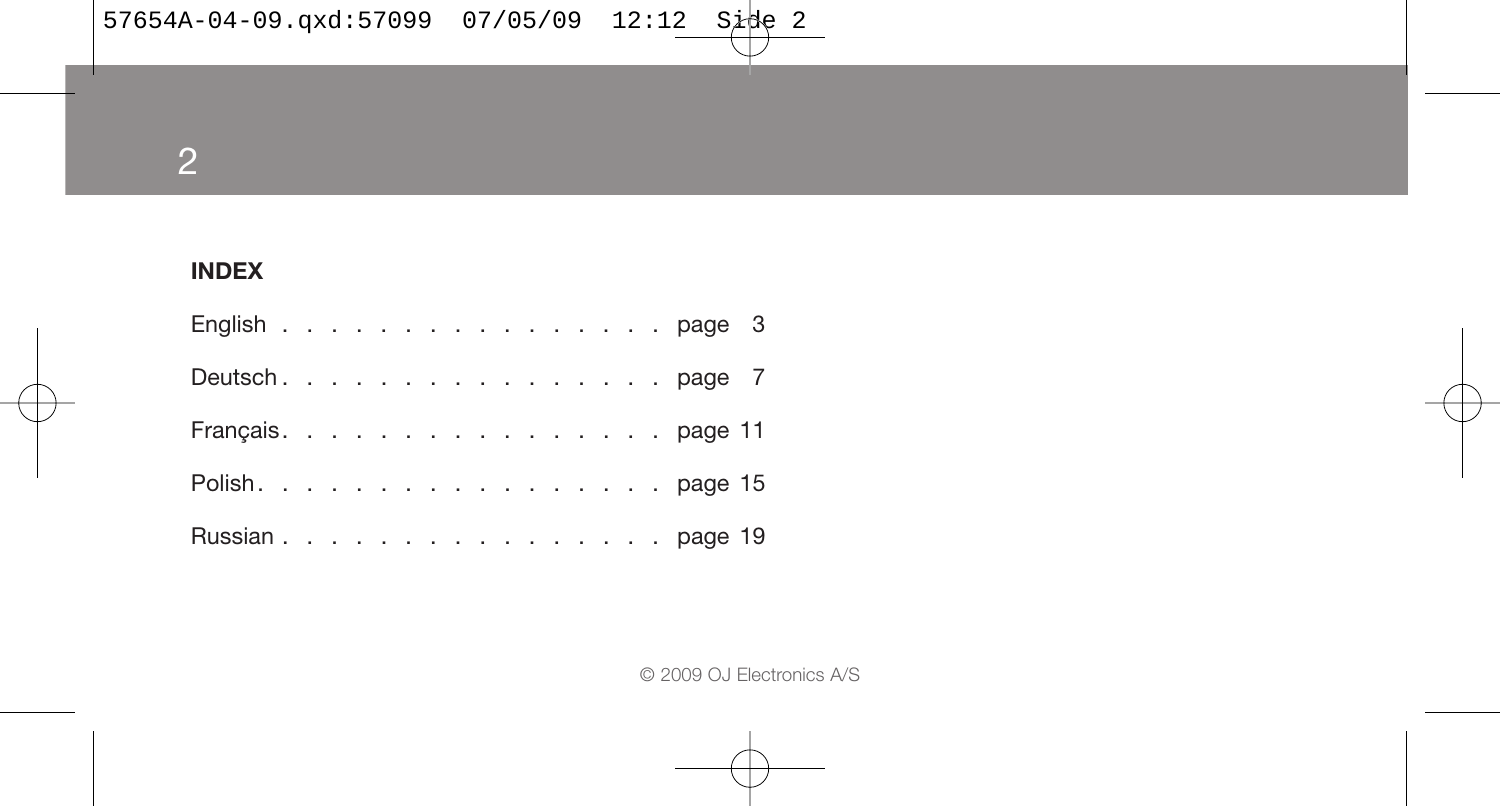57654A-04-09.qxd:57099 07/05/09 12:12

# English

#### **Introduction**

Type ETR2 is an electronic thermostat for fully automatic, economical ice and snow melting on small outdoor areas and in gutters. Ice forms due to a combination of low temperature and moisture. ETR2 detects both temperature and moisture and the heating system will only be activated if a possibility of snow or ice is indicated by both parameters. ETR2 is suitable for controlling electric heating cables.

#### **Glossary**

TEMP SET Allows the temperature at which heating is to be activated to be set.

TIME SET Allows the afterheat duration to be set, i.e. the length of time the system is to continue providing heat after the moisture/temperature signals have been eliminated by a heating cycle.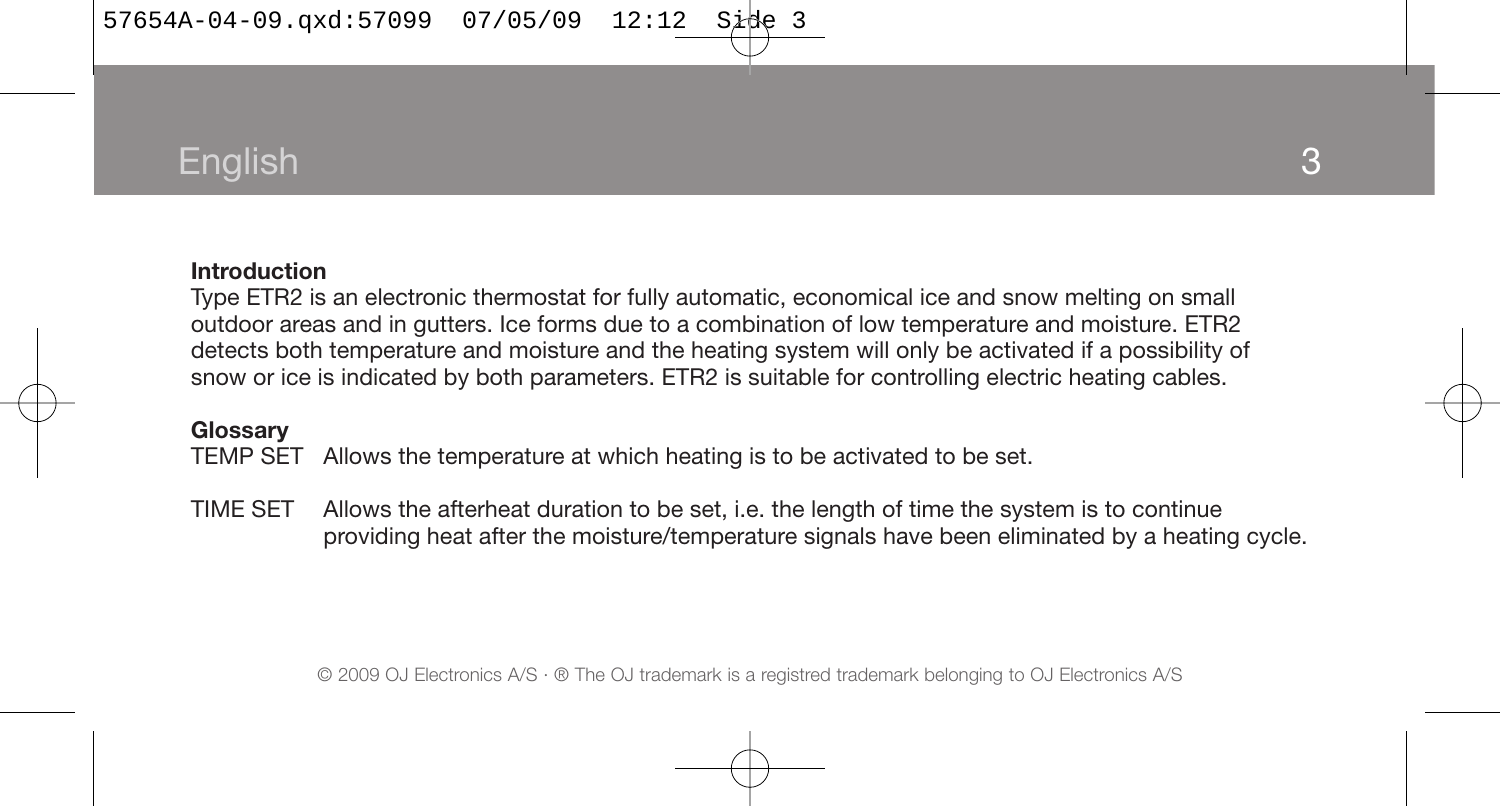57654A-04-09.qxd:57099 07/05/09 12:12

4

### **Startup**

- Connect a power supply and the LED will light green.
- Adjust TEMP SET to the maximum temperature at which ice and snow should be melted. Recommended initial setting: 2°C.
- Adjust TIME SET to the required afterheat duration (0-6 hours). Recommended initial setting: 2 hours.
- The thermostat is now set up and will begin melting ice and snow when necessary.

#### **Mode of operation/operating instructions**

ETR2 activates the heating system if the outdoor temperature falls below the temperature setpoint (TEMP SET) and the moisture sensor simultaneously detects moisture.

When the outdoor temperature is below the temperature setpoint, the TEMP LED will light red.

When the moisture sensor detects moisture, the MOIST LED will light red.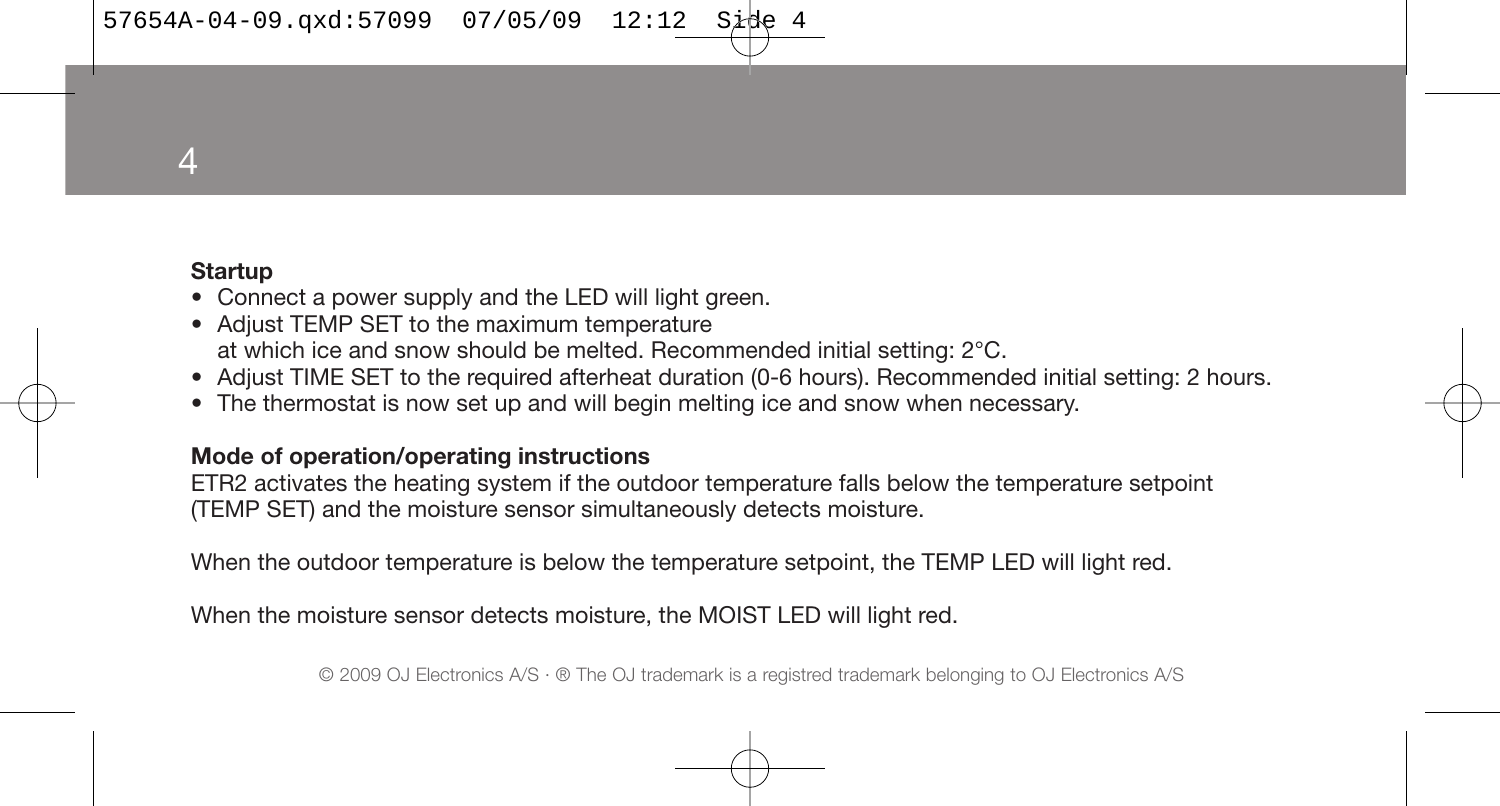When both preconditions (low temperature and moisture) are met, the thermostat will activate the ice and snow melting system and the RELAY LED will light red. After the moisture/temperature signals have been eliminated by a heating cycle, heat will continue to be provided for the specified length of time to ensure that all ice and snow is completely melted.

If some ice and snow remains after the heating system has been deactivated, the afterheat duration should be increased slightly by adjusting TIME SET. The longer the afterheat duration, the more effective and less economical the system will be.

If ice and snow is present on the heated area but the TEMP LED is not lit, the temperature setpoint (TEMP SET) should be increased to the point where the TEMP LED lights red. The higher the temperature setpoint, the more effective and less economical the system will be.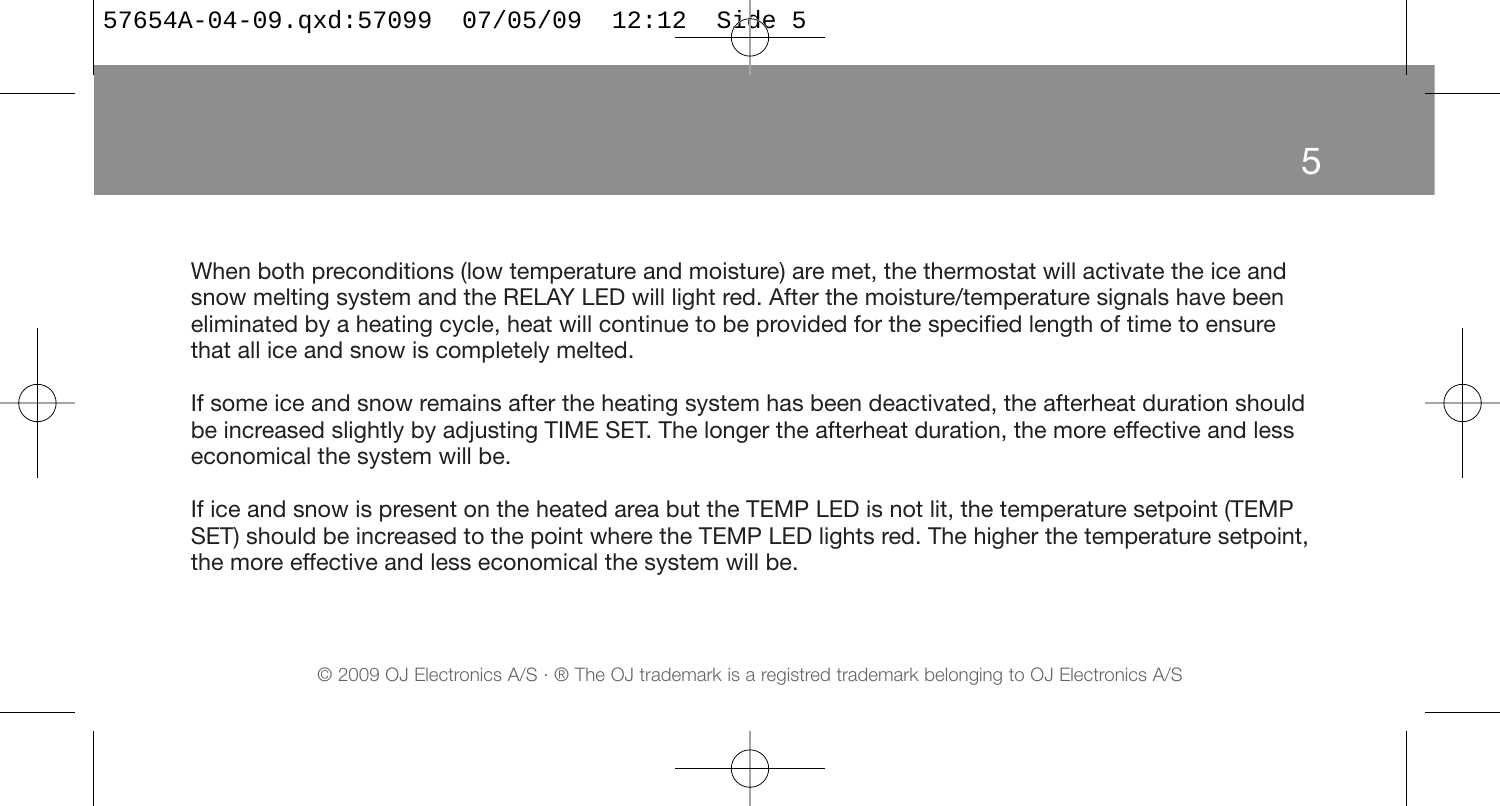$57654A-04-09.\text{qxd}:57099$  07/05/09 12:12 Sit

6

### **Fault codes**

If faults occur, the thermostat disables all outputs and ceases to operate until the fault has been remedied.

**TEMP LED flashes red:** Temperature sensor (ETOG / ETF) has been disconnected or short-circuited.

**MOIST LED flashes red:** Moisture sensor in sensor (ETOG / ETOR) has been short-circuited.

#### **RELAY LED flashes red:**

Heating element in sensor (ETOG / ETOR) has been short-circuited.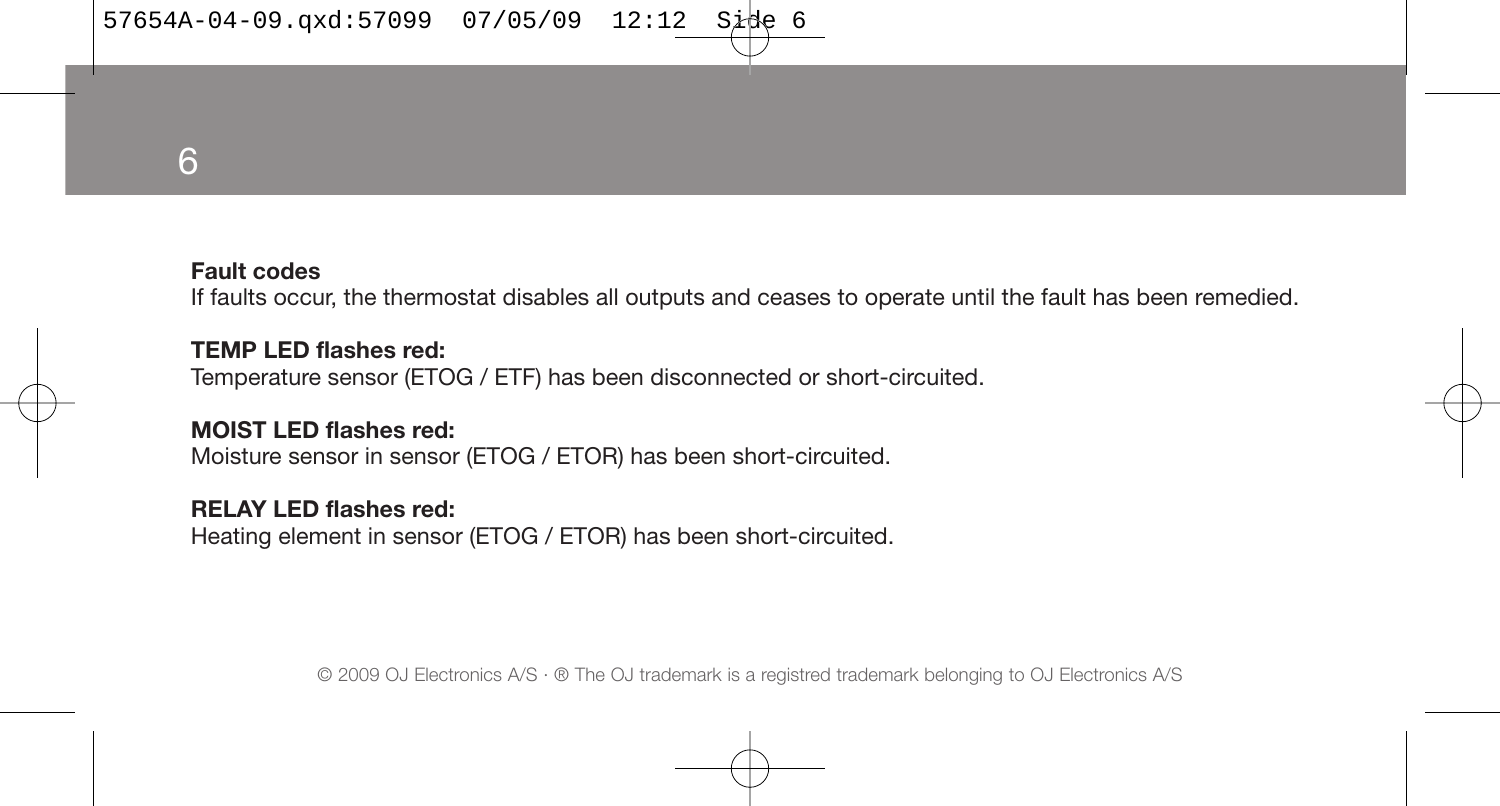# **Deutsch**

#### **Einleitung**

Typ ETR2 ist eine elektronische Steuerung zum automatischen und wirtschaftlichen Schmelzen von Eis und Schnee in begrenzten Freiluftbereichen sowie Dachrinnen. Eisbildung entsteht bei Kombination von niedriger Außentemperatur und Feuchtigkeit. ETR2 erfasst sowohl Temperatur als auch Feuchtigkeit – sind für beide die vorgegebenen Kriterien erfüllt, wird der ETR2-Thermostat aktiviert. ETR2 kann zur Regelung von elektrischen Heizkabeln eingesetzt werden.

#### **Worterklärung**

TEMP SET Einstellung der Sollwerttemperatur, ab welcher der Thermostat aktiv werden kann.

TIME SET Einstellung der Nachheizung. Nach einem Heizzyklus, wenn das Feuchtigkeits- / Temperatursignal verschwindet, bleibt die Heizung noch eine vorgegebene Zeit aktiv.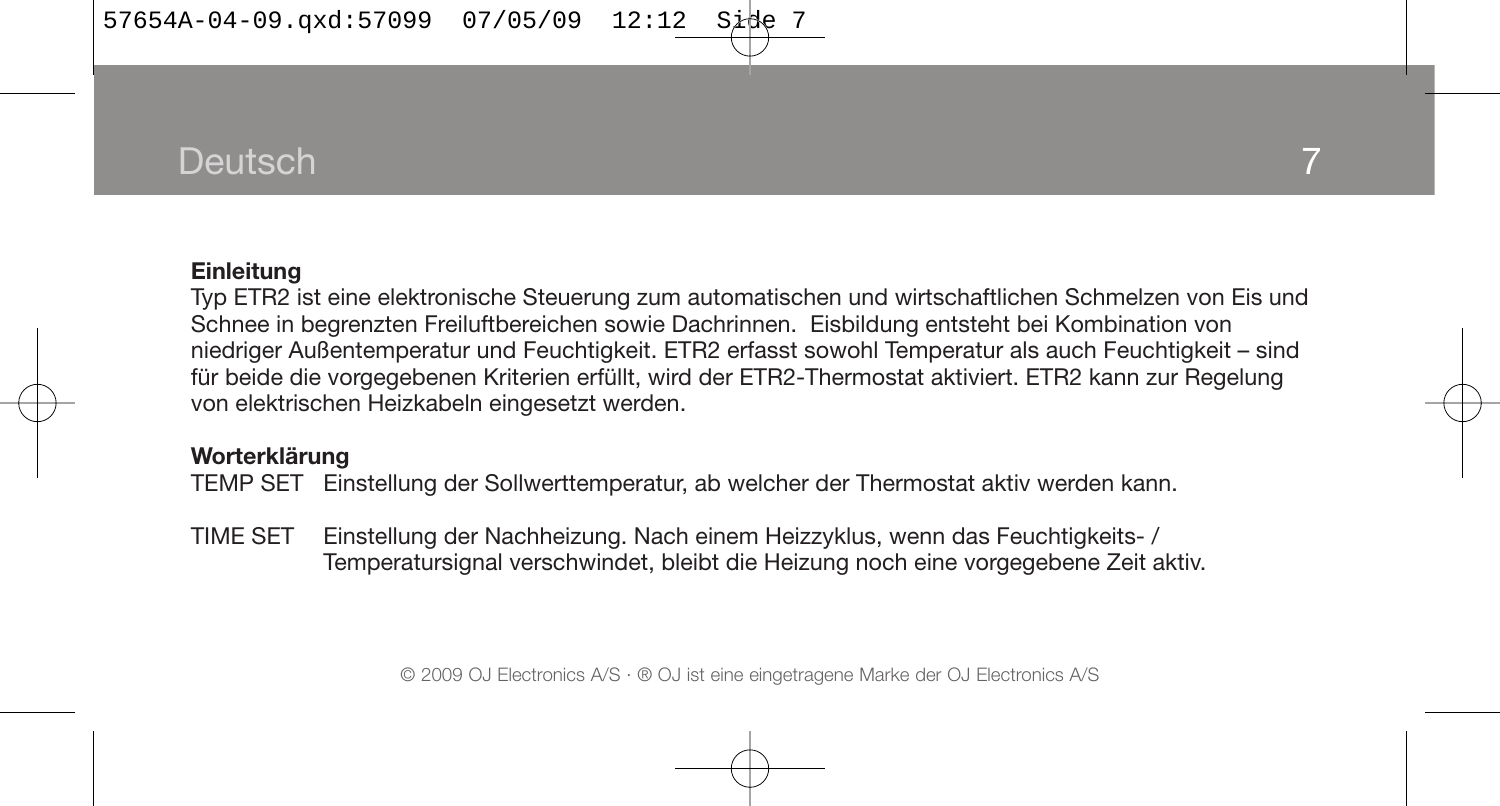$57654A-04-09.\text{axd}:57099 \quad 07/05/09 \quad 12:12$ 

**8**

#### **Inbetriebnahme**

- Nach Anschluss der Netzspannung leuchtet ON grün.
- Die maximale Temperatur (TEMP SET), bei der Eis und Schnee geschmolzen werden soll, einstellen. Empfohlener Wert 2 °C.
- Nachheizzeit (TIME SET) zwischen 0 und 6 Stunden einstellen. Empfohlener Wert 2 Stunden.
- Jetzt ist der Thermostat betriebsbereit und wird unter den vorgegebenen Bedingungen das Schmelzen von Eis und Schnee automatisch veranlassen.

#### **Bedienung / Wirkungsweise**

Um ETR2 zu aktivieren, muss die Außentemperatur niedriger als der eingestellte Wert (TEMP SET) sein und gleichzeitig vom Feuchtigkeitsfühler Feuchtigkeit registriert werden.

Ist die Außentemperatur niedriger als der eingestellte Wert, leuchtet TEMP rot. Registriert der Feuchtigkeitsfühler Feuchtigkeit, leuchtet MOIST rot.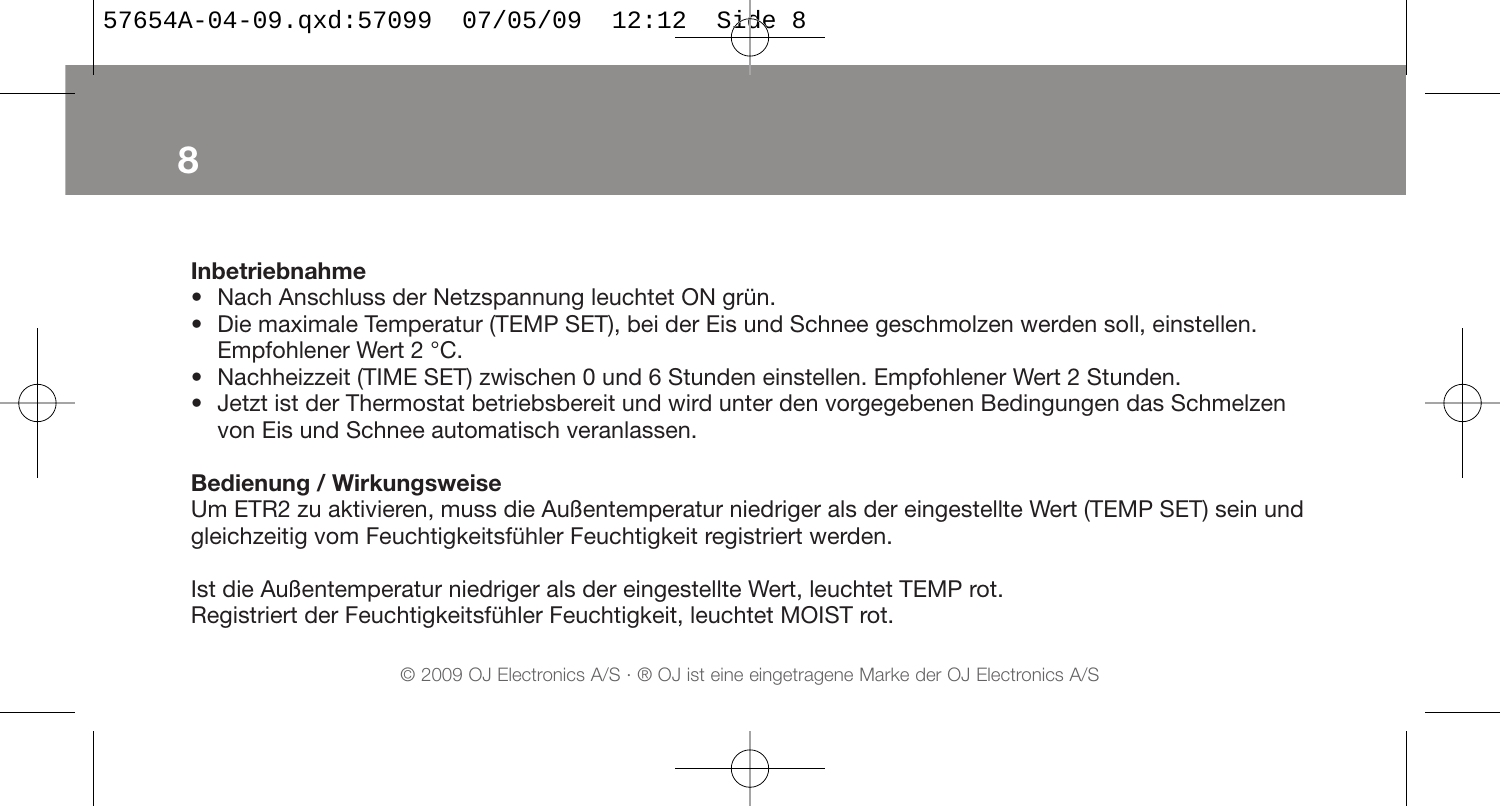Sind die Vorgaben für Temperatur und Feuchtigkeit erfüllt, wird das Relais zum Schmelzen von Eis und Schnee vom Thermostat aktiviert und RELAY leuchtet rot. Nach einem Heizzyklus, wenn das Feuchtigkeits- /Temperatursignal verschwindet, bleibt die Heizung noch die vorgegebene Zeit aktiv, um sicherzustellen, dass Schnee und Eis geschmolzen werden.

Ist nach einem Heizzyklus noch etwas Schnee/Eis vorhanden, die Nachheizzeit auf einen höheren Wert (TIME SET) einstellen. Je länger die Nachheizzeit, desto effizienter aber auch weniger wirtschaftlich ist der ETR2-Thermostat.

Kommt im beheizten Areal Eis oder Schnee vor, wenn die TEMP-Leuchte nicht aufleuchtet, die Sollwerttemperatur (TEMP SET) etwas höher einstellen, bis TEMP rot leuchtet. Je höher der Temperatursollwert, desto effizienter aber auch weniger wirtschaftlich ist der ETR2-Thermostat.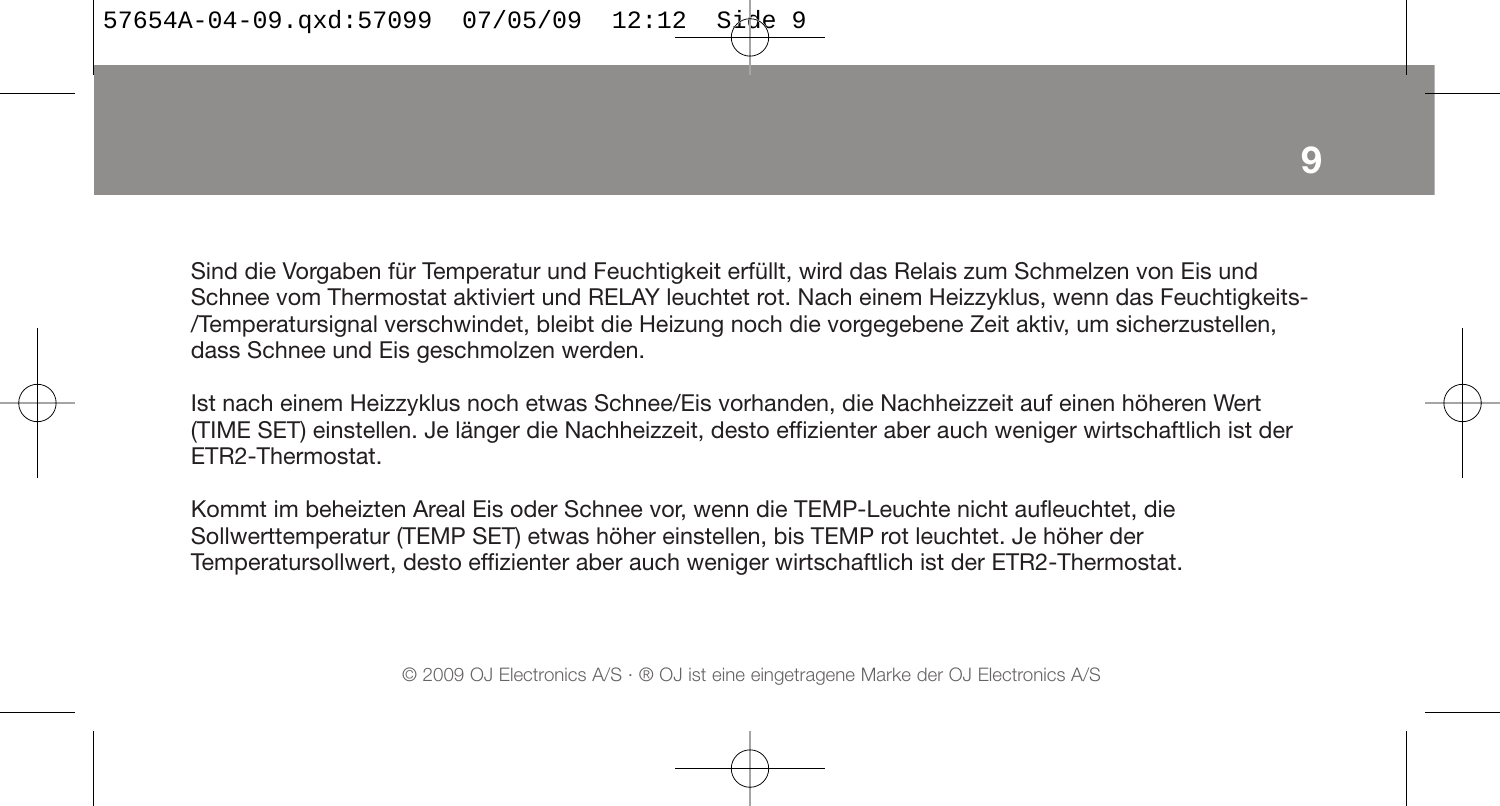# **10**

#### **Fehlercodes**

Bei Störungen in der Anlage schließt der Thermostat alle Ausgänge und bleibt bis zur Fehlerbehebung außer Betrieb.

#### **Die Leuchtdiode TEMP blinkt rot:**

Der angeschlossene Temperaturfühler (ETOG/ETF) ist defekt oder kurzgeschlossen.

#### **Die Leuchtdiode MOIST blinkt rot:**

Der Feuchtigkeitsfühler im Fühler (ETOG/ETOR) ist kurzgeschlossen.

#### **Die Leuchtdiode RELAY blinkt rot:**

Das Heizelement im Fühler (ETOG/ETOR) ist kurzgeschlossen.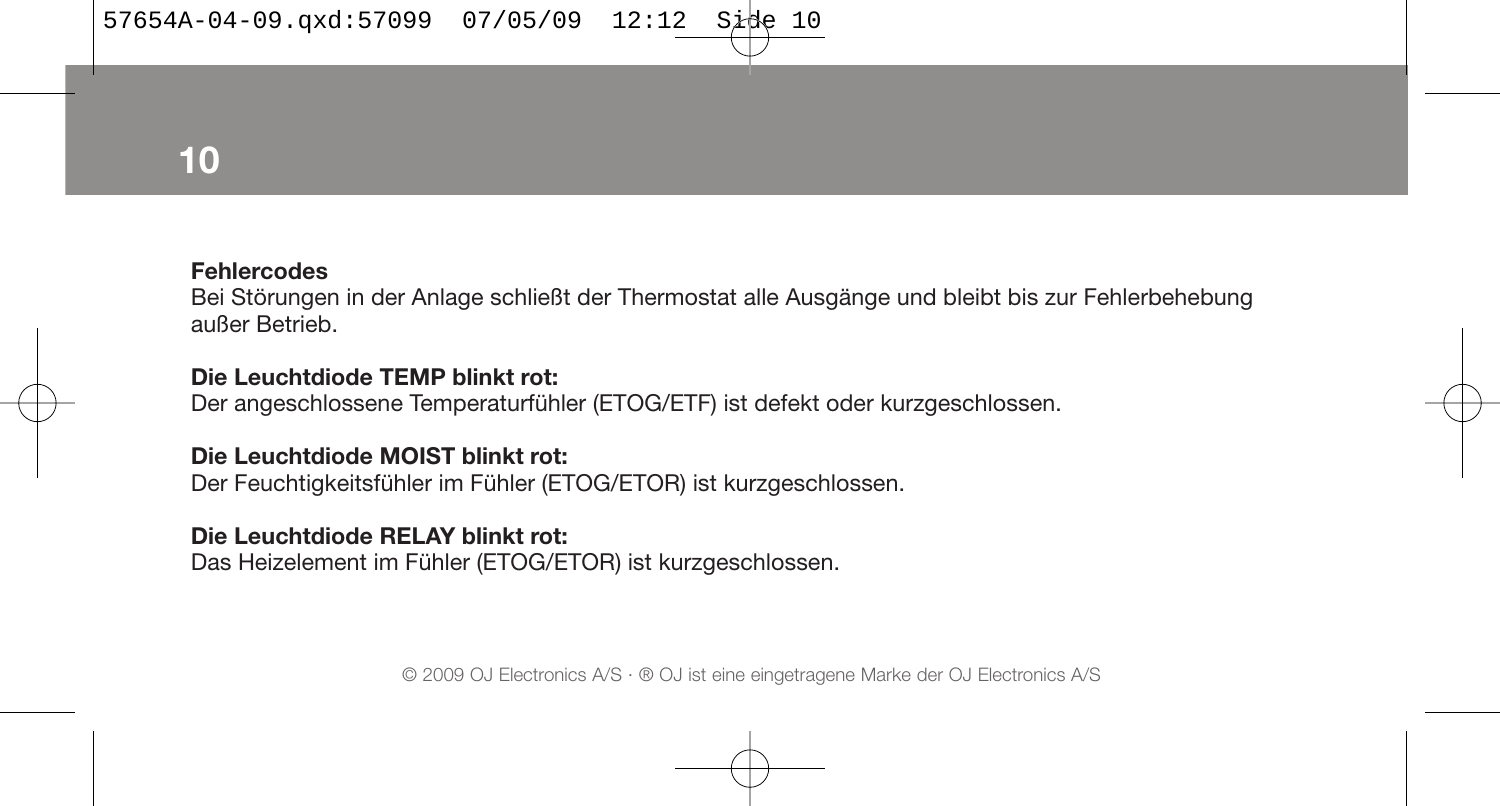# Français **11**

#### **Introduction**

Le contrôleur électronique ETR2 utilisé pour la fonte de neige et glace fonctionne de façon autonome et économique sur des petites surfaces extérieures et dans les gouttières. La glace se forme en cas de basses températures et d'humidité. L'ETR2 détecte aussi bien une basse température que de l'humidité. Le système de chauffage démarrera uniquement si ces 2 paramètres sont détectés. L'ETR2 est l'idéal pour contrôler des câbles chauffants électriques.

#### **Glossaire**

TEMP SET (Réglage température) Permet de régler la température à laquelle le chauffage doit démarrer.

TIME SET (Réglage durée) Permet de régler la durée de l'après-chauffe, c'est à dire la durée pendant laquelle le système continuera à chauffer après que les signaux humidité/basse température aient été éliminés durant un cycle de chauffe.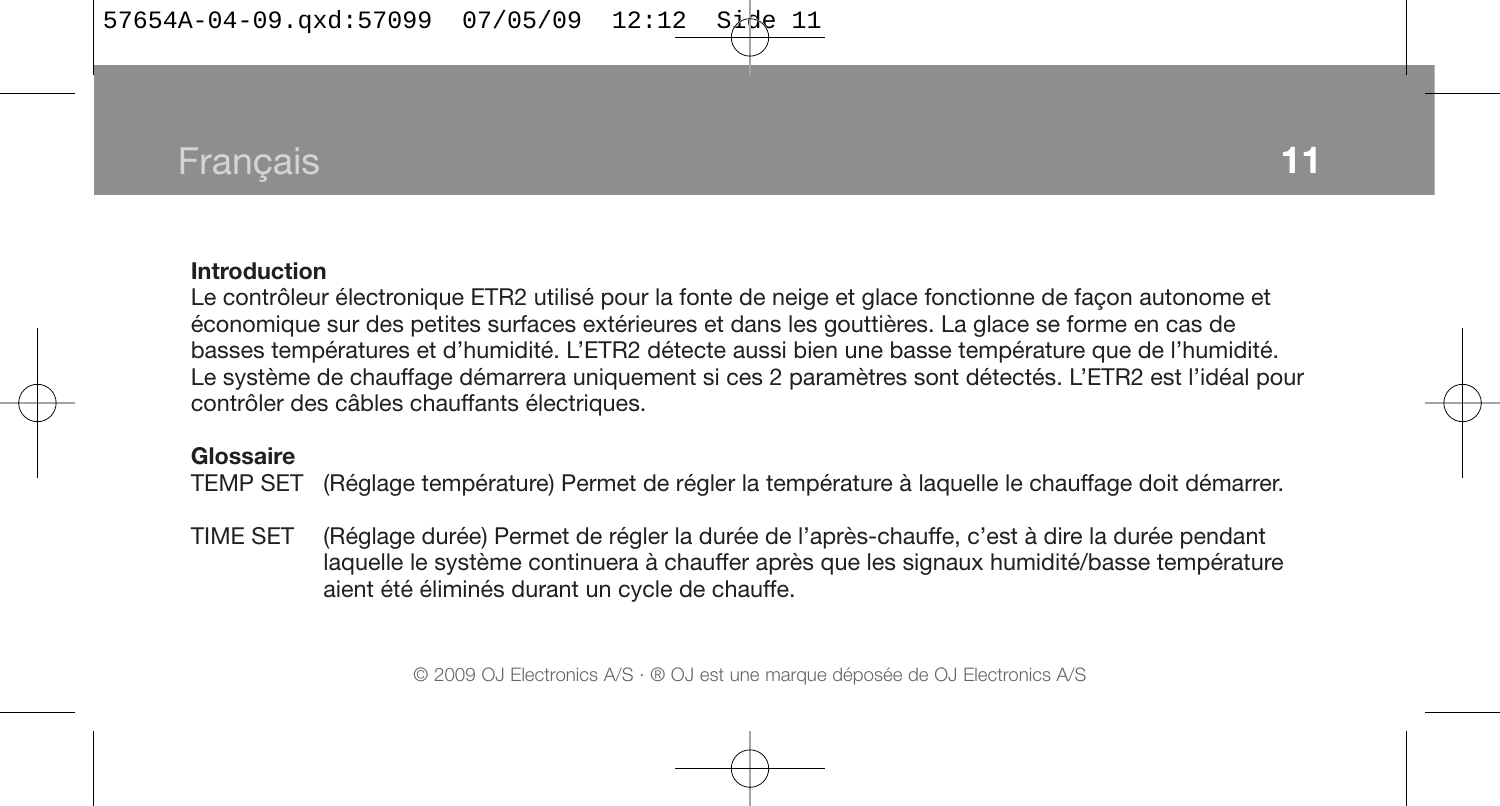**12**

### **Démarrage**

- Une LED verte s'allumera après la connexion de l'alimentation.
- Régler TEMP SET à la température maximum à laquelle la glace et la neige devraient fondre. Réglage initial recommandé : 2°C.
- Régler TIME SET à la durée requise d'après-chauffe (0-6 heures). Réglage initial recommandé : 2 heures.
- Le thermostat est maintenant réglé et il amorcera la fonte de la glace et de la neige quand cela est nécessaire.

#### **Mode de fonctionnement/instructions d'opération**

L'ETR2 démarre le système de chauffage si la température extérieure descend sous le point de consigne de température (TEMP SET) et que la sonde d'humidité détecte en même temps de l'humidité.

Quand la température extérieure sera sous le point de consigne de température, la LED « TEMP » s'allumera en rouge.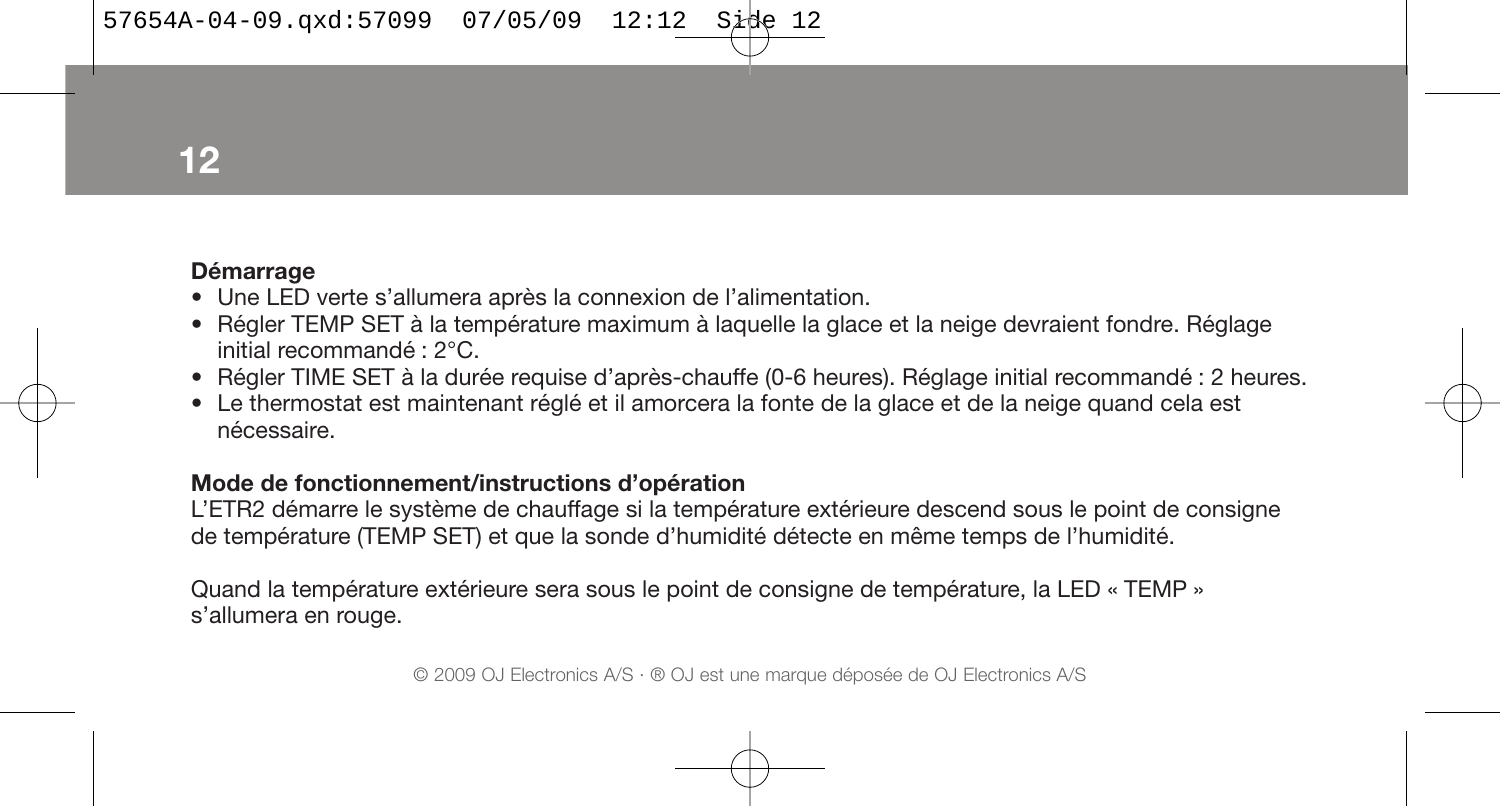$57654A-04-09.\text{axd}:57099 \quad 07/05/09 \quad 12:12$ 

Quand la sonde d'humidité détectera de l'humidité, la LED « MOIST » s'allumera en rouge.

Quand les deux conditions (basse température et humidité) seront présentes, le thermostat démarrera le système de fonte et la LED « RELAY » s'allumera en rouge. Dès que les signaux d'humidité et de température auront été éliminés par un cycle de chauffe, le chauffage continuera de fonctionner pendant la durée d'après-chauffe réglée pour s'assurer que toute la glace et la neige aient complètement fondu.

S'il reste un peu de glace et de neige après que le système de chauffage se soit arrêté, la durée pour l'après-chauffe devra être augmentée légèrement en réglant TIME SET. Plus la durée de l'après-chauffe est longue, plus le système sera efficace, mais il sera moins économique.

S'il y a de la glace et de la neige sur la surface chauffée, mais que la LED « TEMP » ne s'allume pas, le point de consigne (TEMP SET) devrait être augmenté jusqu'à ce que la LED « TEMP » s'allume en rouge. Plus le point de consigne de température sera élevé, plus le système sera efficace, mais il sera moins économique.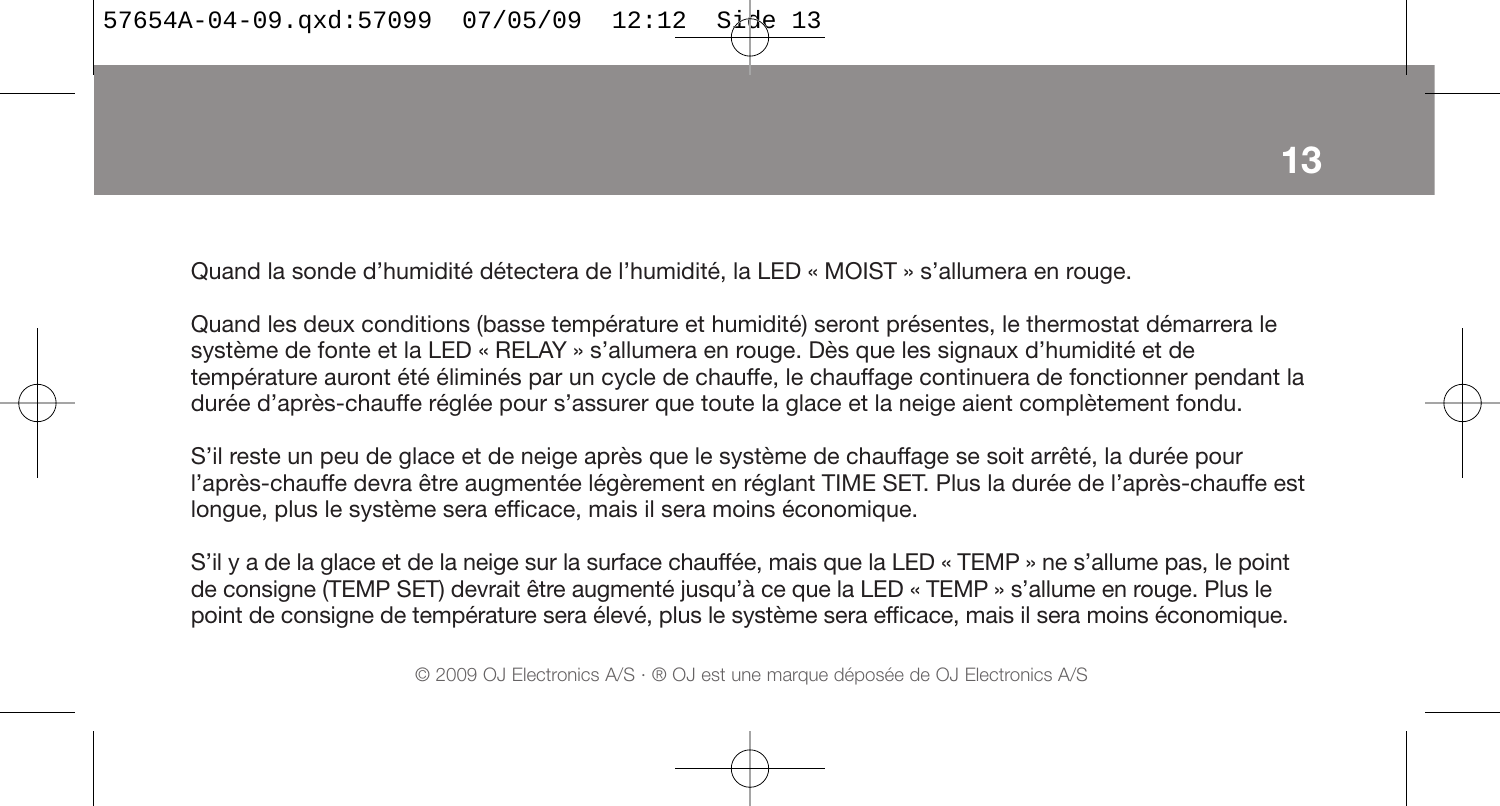**14**

#### **Codes des erreurs**

Si une erreur survient, le thermostat inhibe toutes les sorties et cesse d'opérer tant que l'erreur n'est pas corrigée.

### **La LED « TEMP » clignote en rouge :**

La sonde de température (ETOG / ETF) a été débranchée ou est court-circuitée.

#### **La LED « MOIST » clignote en rouge :**

La sonde d'humidité dans la sonde (ETOG / ETOR) a été court-circuitée.

#### **La LED « RELAY » clignote en rouge :**

L'élément chauffant dans la sonde (ETOG / ETOR) a été court-circuité.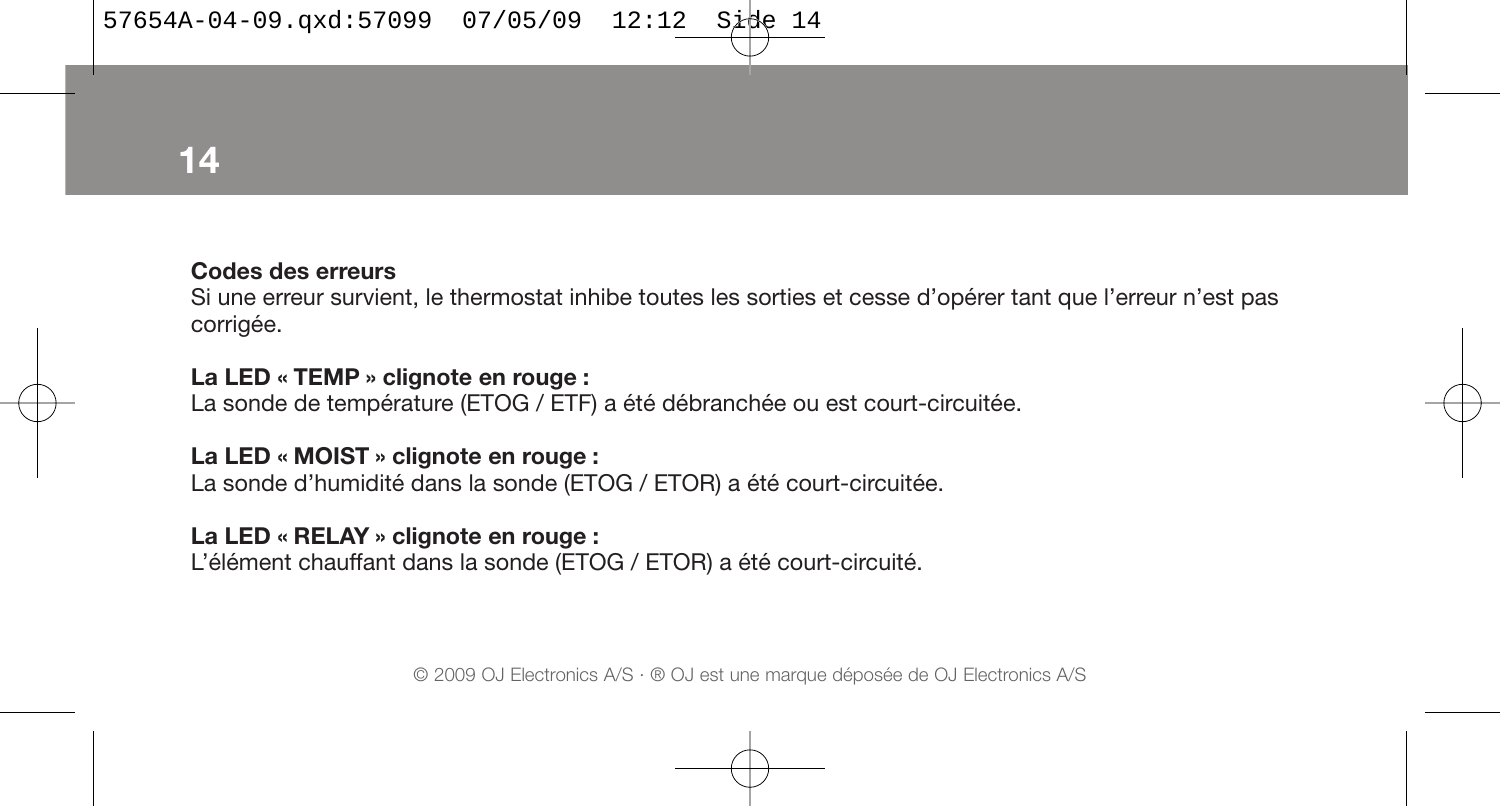# Polska

#### **WPROWADZENIE**

ETR2 to elektroniczny termostat, który umożliwia

w pełni automatyczne, ekonomiczne usuwanie śniegu i lodu z rynien dachowych i niewielkich powierzchni gruntowych poprzez jego roztapianie. Oblodzenia powstają przy połączeniu niskiej temperatury z wysoką wilgotnością. ETR2 mierzy temperaturę oraz wilgotność i uruchamia się tylko jeśli odczyty obu parametrów wskazują na taką konieczność. ETR2 można stosować do sterowania działaniem elektrycznych przewodów grzewczych.

# **WYJAŚNIENIE POJĘĆ**

- TEMP SET Wprowadzanie wartości ustawionej temperatury, której osiągnięcie powoduje uruchomienie termostatu.
- TIME SET Wprowadzanie żądanego czasu ogrzewania. Po ustaniu sygnalizacji niskiej temperatury i dużej wilgotności, tj. usunięciu śniegu i lodu przez układ grzewczy, ciepło nadal jest podawane przez określony przez użytkownika czas.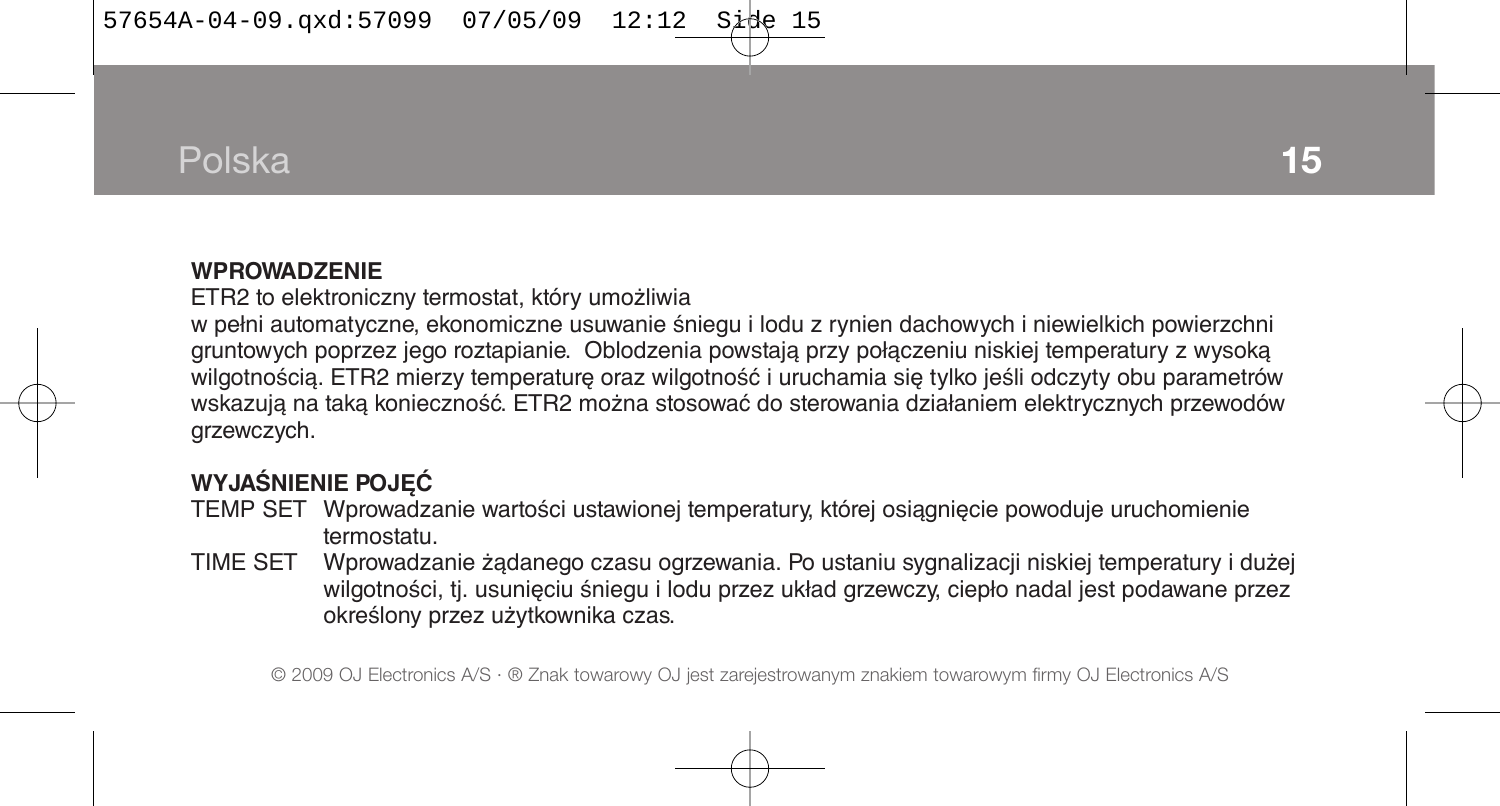$57654A-04-09.\text{axd}:57099$   $07/05/09$   $12:12$  Sit

**16**

### **ROZRUCH**

- Podłączyć napięcie sieciowe dioda ON zacznie świecić na zielono.
- Ustawić maksymalną temperaturę (TEMP SET), przy której powinno następować usuwanie lodu i śniegu. Zalecana wyjściowo wartość wynosi 2°C
- Ustawić żądany czas ogrzewania (TIME SET) od 0 do 6 godzin. Zalecana wyjściowo wartość wynosi 2 godziny.
- Termostat jest gotowy i automatycznie rozpocznie usuwanie śniegu i lodu, gdy będzie to konieczne.

# **OBSŁUGA**

Aby ETR2 uaktywnił się, temperatura zewnętrzna musi być niższa od wartości ustawionej (TEMP SET), a czujnik wilgoci musi rejestrować jej obecność.

Gdy temperatura zewnętrzna jest niższa od wartości ustawionej, dioda TEMP świeci na czerwono. Gdy czujnik wilgoci wykrywa jej obecność, dioda MOIST świeci na czerwono.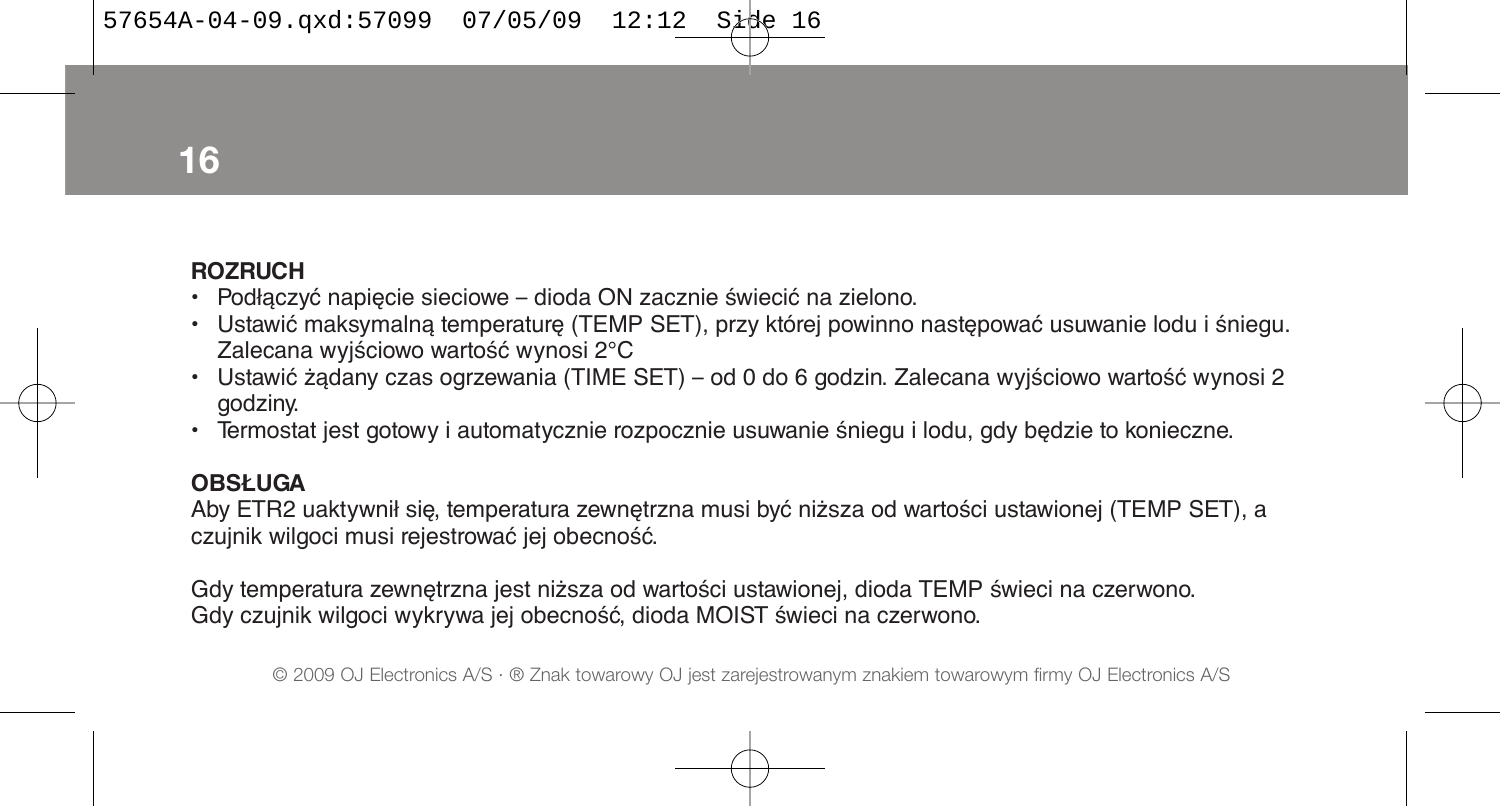Gdy wartości temperatury i wilgotności osiągają poziom powodujący uaktywnienie termostatu, załącza on przekaźnik, by rozpocząć usuwanie śniegu i lodu; dioda RELAY świeci na czerwono. Po ustaniu sygnalizacji niskiej temperatury i dużej wilgotności , ciepło nadal jest podawane przez określony przez użytkownika czas, by zapewnić całkowite usunięcie śniegu i lodu.

Jeżeli po ustaniu sygnalizacji niskiej temperatury i dużej wilgotności śnieg/lód nadal występuje, można przedłużyć żądany czas ogrzewania (TIME SET). Im dłuższy jest żądany czas ogrzewania, tym skuteczniejsze, ale mniej ekonomiczne działanie termostatu.

Jeżeli na obsługiwanej przez termostat powierzchni występuje śnieg i lód, a dioda TEMP nie świeci, można podwyższyć wartość ustawioną temperatury (TEMP SET) na tyle, by dioda zaświeciła się na czerwono. Im wyższa jest ustawiona wartość temperatury, tym skuteczniejsze, ale mniej ekonomiczne działanie termostatu.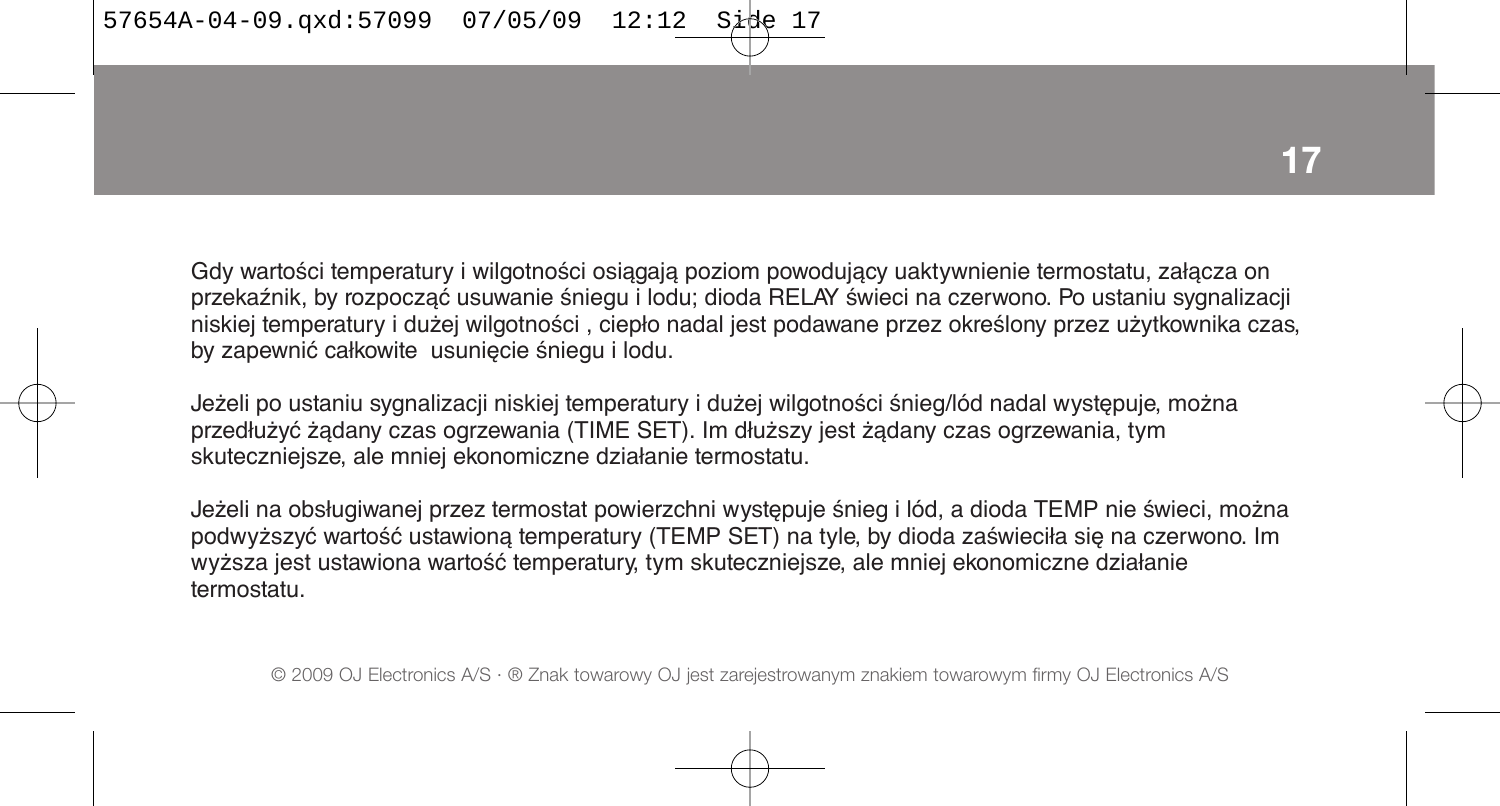**18**

# **SYGNALIZACJA BŁĘDÓW**

W razie wystąpienia błędu w pracy układu, termostat wyłącza wszystkie wyjścia i przestaje działać do czasu usunięcia usterki.

#### **Dioda TEMP miga na czerwono:**

Podłączony czujnik temperatury (ETOG / ETF) jest wyłączony lub uległ zwarciu.

#### **Dioda MOIST miga na czerwono:**

Element pomiarowy wilgotności w czujniku (ETOG / ETOR) uległ zwarciu.

#### **Dioda RELAY miga na czerwono:**

Element grzewczy w czujniku (ETOG / ETOR) uległ zwarciu.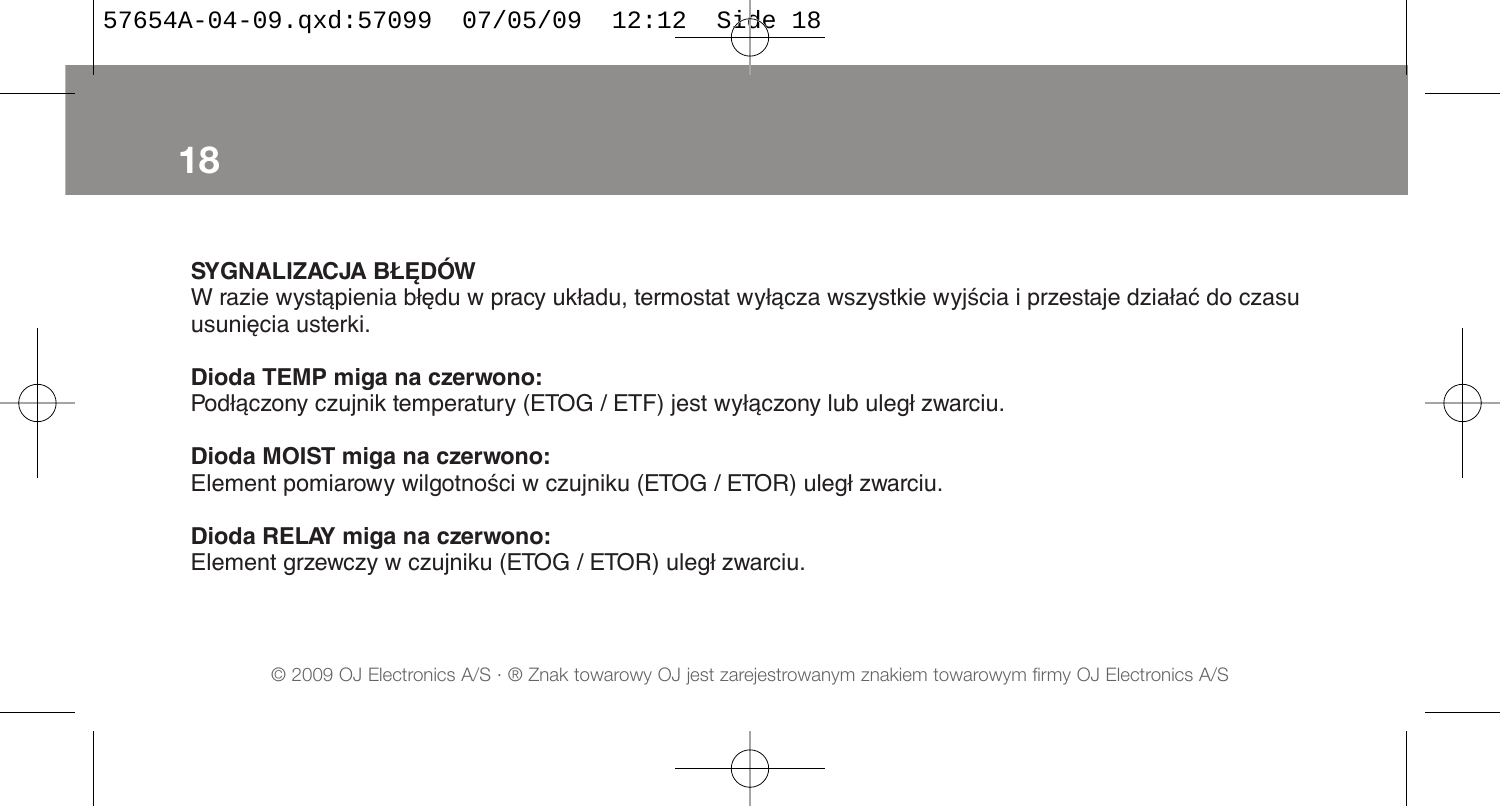$57654A-04-09.\text{axd}:57099$  07/05/09 12:12 Side

# Русский

#### **ВВЕДЕНИЕ**

Электронный термостат типа ETR2 работает полностью в автоматическом режиме, экономично управляя работой систем снеготаяния на небольших открытых площадках и в водостоках. Лед образуется при наличии двух факторов – низкой температуры и влажности. ETR2 регистрирует как температуру, так и влажность и нагревательная система включается только при наличии обоих параметров, способствующих появлению снега или образованию льда. Термостат ETR2 управляет работой нагревательных кабелей.

#### **СПЕЦИАЛЬНЫЕ ТЕРМИНЫ**

TEMP SET Устанавливается температура, при которой включается нагрев.

TIME SET Устанавливается время, в течение которого нагревательная система продолжает принудительно работать после исчезновения сигнала о наличии влаги/температуры.

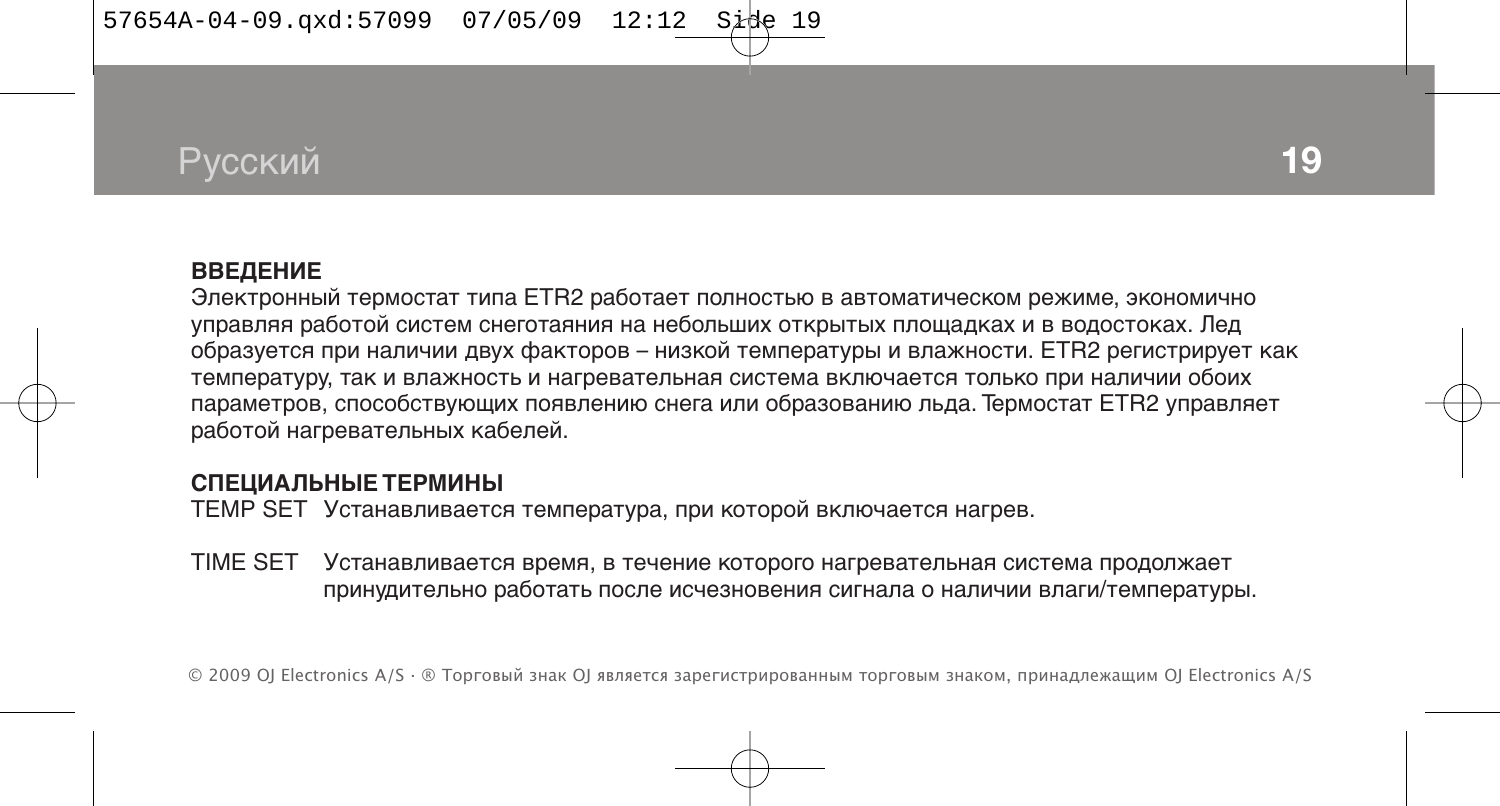**20**

### **ЗАПУСК**

- Подключите питание и светодиод загорится зеленым цветом
- Установите регулятор TEMP SET на максимальное значение температуры, при которой лед и снег должны быть растоплены. Первоначально рекомендуется значение 2°C.
- Установите регулятор TIME SET на необходимое время принудительной работы системы после исчезновения сигнала о наличии влаги/температуры (0-6 часов). Первоначально рекомендуется установить значение 2 часа.
- Установки термостата закончены и при необходимости он начнет растапливать лед и снег.

# **РЕЖИМ РАБОТЫ/ИНСТРУКЦИИ ПО УПРАВЛЕНИЮ**

Термостат ETR2 включает нагревательную систему одновременно при опускании наружной температуры ниже установленного значения (TEMP SET) и появлении влаги на датчике влажности.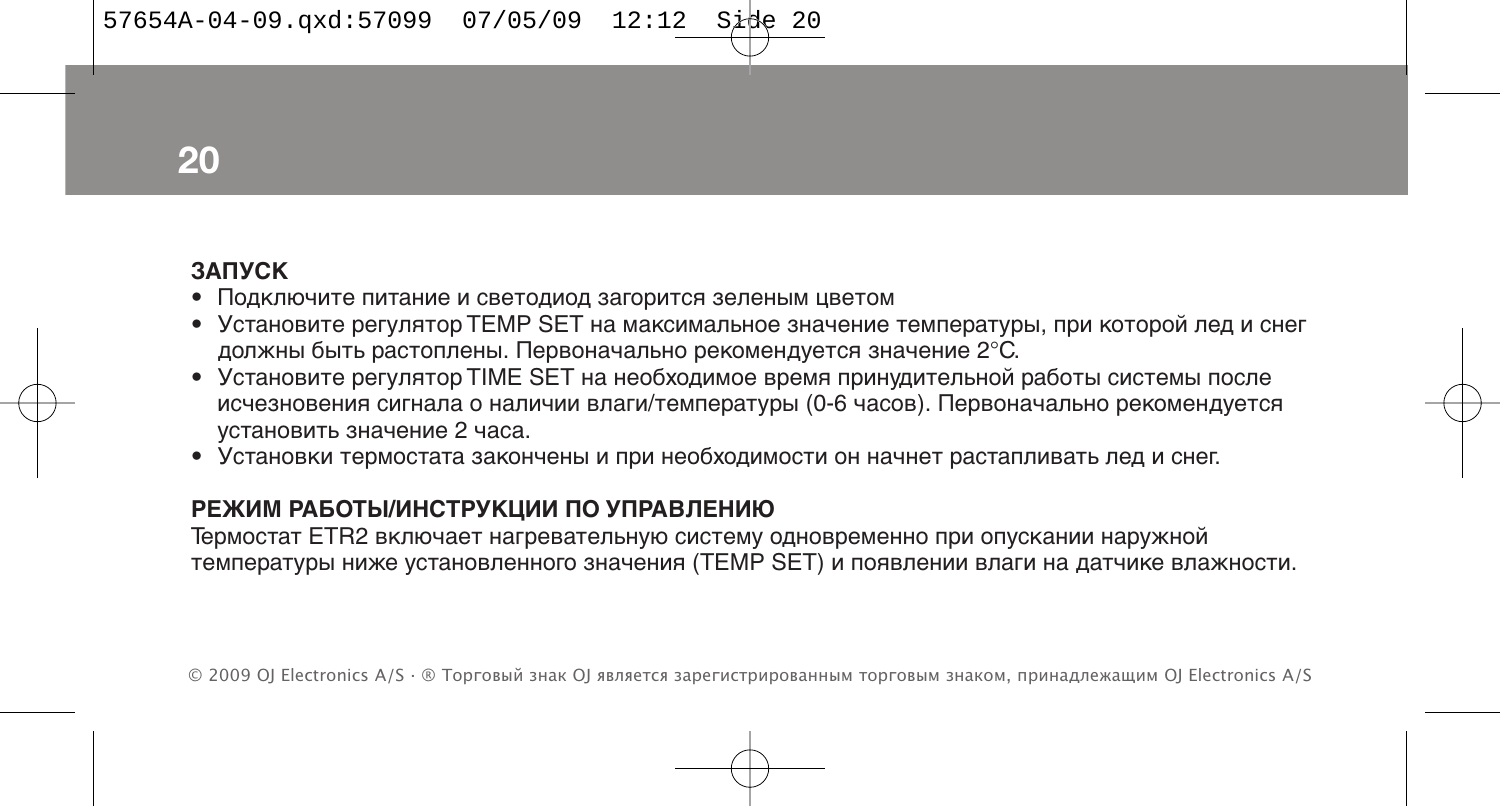При опускании наружной температуры ниже установленного значения, светодиодный индикатор TEMP LED загорается красным цветом.

При появлении влаги на датчике влажности светодиодный индикатор MOIST LED загорается красным цветом. При наличии обоих условий (низкая температура и влажность) термостат включает антиобледенительную систему (систему снеготаяния) и светодиодный индикатор RELAY LED загорается красным цветом. После исчезновения сигнала о наличии влаги/температуры система продолжит работу в течение специально установленного времени с целью полного растапливания снега или льда.

Если после выключения системы на подогреваемой площади еще останется какое-то количество льда или снега, то время принудительной работы системы должно быть немного увеличено при помощи регулятора TIME SET. Чем больше будет установлено время работы, тем более эффективно, но менее экономично будет работать система.

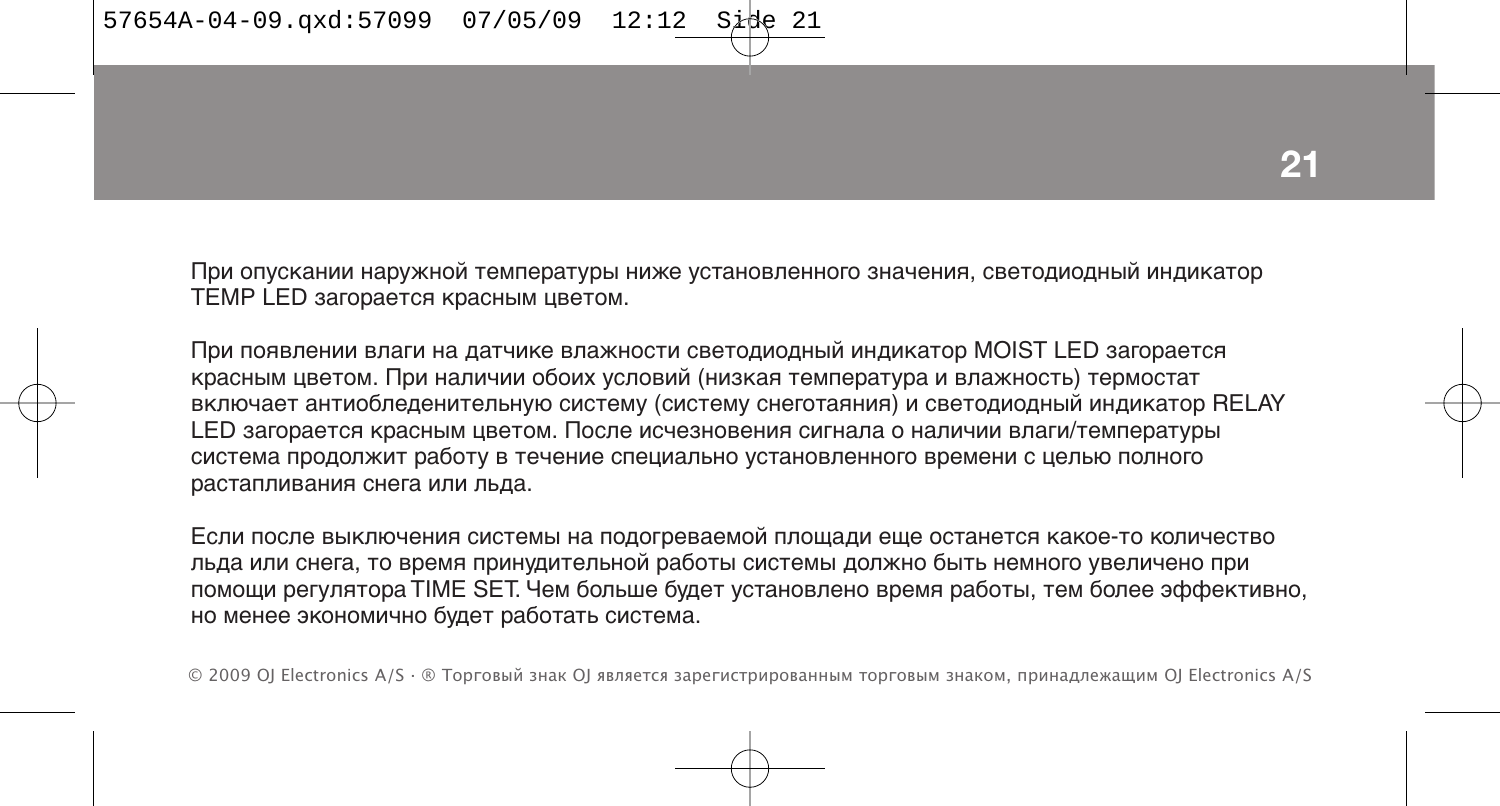$57654A-04-09.\text{axd}:57099$   $07/05/09$   $12:12$  Sit

**22**

Если на подогреваемой площади присутствуют лед или снег, а светодиодный индикатор TEMP LED не загорается, то регулятор температуры (TEMP SET) необходимо повернуть в сторону увеличения до загорания светодиода TEMP LED красным цветом. При установке более высокой температуры система будет работать эффективнее, но менее экономично.

# **КОДЫ НЕИСПРАВНОСТЕЙ**

В случае неисправности термостат отключает все выходы и прекращает работу до ее устранения. **Светодиод TEMP мигает красным цветом:** Короткое замыкание на датчике температуры (ETOG / ETF) или он отключен.

**Светодиод MOIST мигает красным цветом:** Короткое замыкание на датчике влаги (ETOG / ETOR).

**Светодиод RELAY мигает красным цветом:** Короткое замыкание в нагревательном элементе датчика (ETOG / ETOR).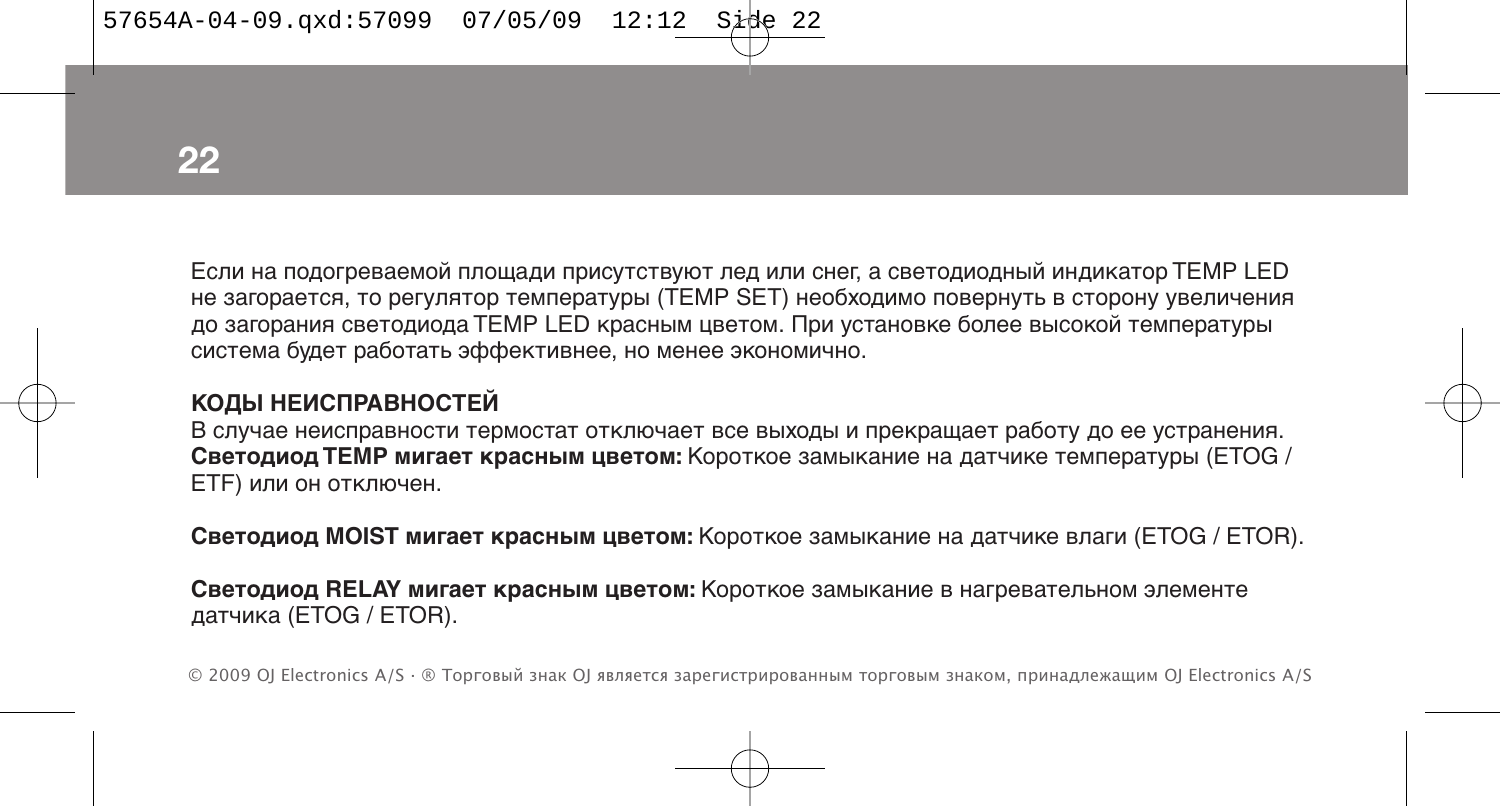$57654A-04-09.\text{qxd}:57099 \quad 07/05/09 \quad 12:12 \quad \text{Size}$